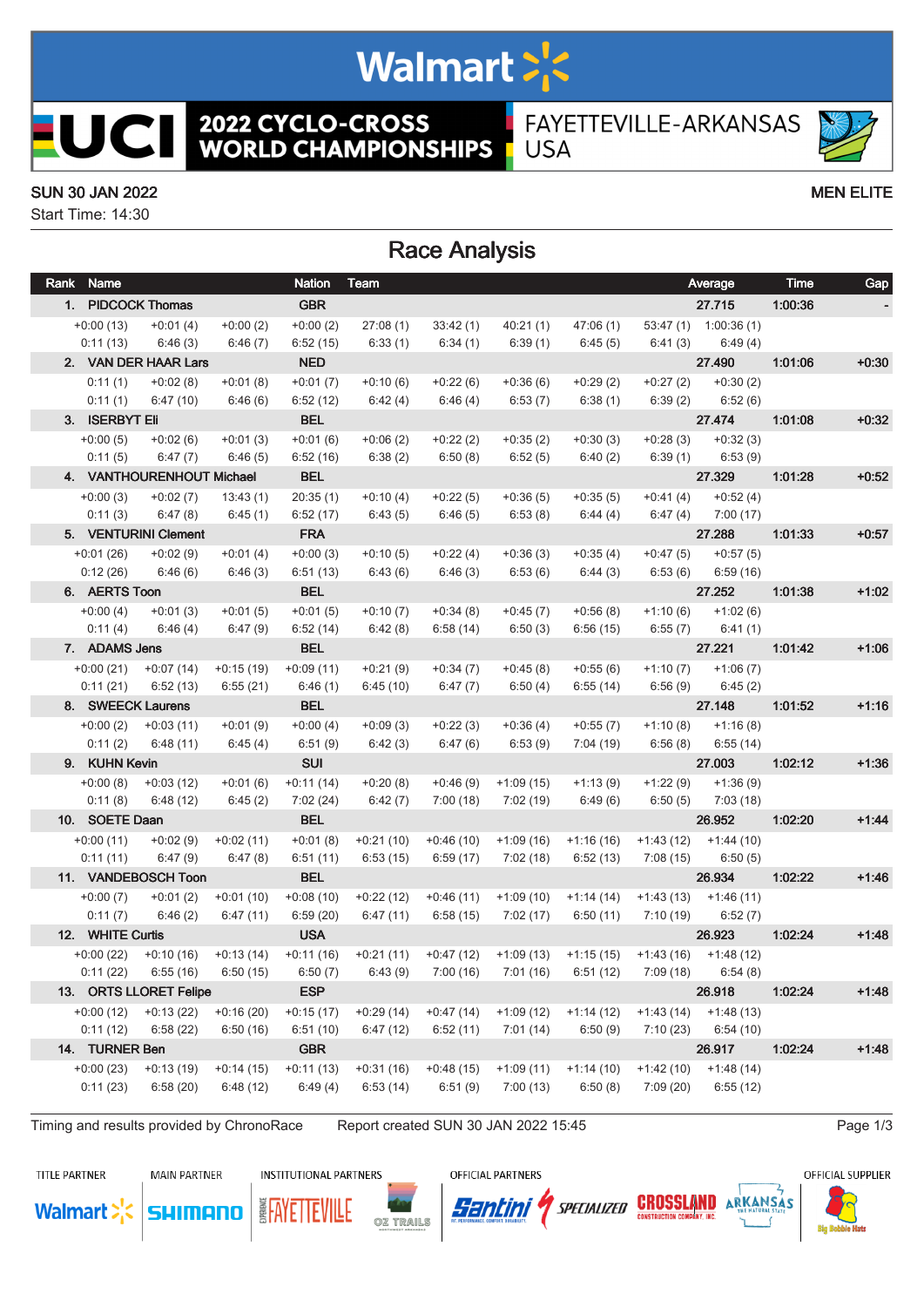# Walmart >'s

**2022 CYCLO-CROSS<br>WORLD CHAMPIONSHIPS** 

FAYETTEVILLE-ARKANSAS **USA** 

### SUN 30 JAN 2022 MEN ELITE

ICI

ı

EU

Start Time: 14:30

## Race Analysis

| Rank Name              |                                |                         | <b>Nation</b>          | Team                                                  |                          |                         |                         |                         | Average                  | Time    | Gap     |
|------------------------|--------------------------------|-------------------------|------------------------|-------------------------------------------------------|--------------------------|-------------------------|-------------------------|-------------------------|--------------------------|---------|---------|
| 15. DUBAU Joshua       |                                |                         | <b>FRA</b>             |                                                       |                          |                         |                         |                         | 26.912                   | 1:02:25 | $+1.49$ |
| $+0:00(10)$            | 6:56(1)                        | $+0:01(7)$              | $+0:25(21)$            | $+0:48(18)$                                           | $+1:00(17)$              | $+1:09(9)$              | $+1:14(13)$             |                         | $+1:43(15)$ $+1:49(15)$  |         |         |
| 0:11(10)               | 6:45(1)                        | 6:48(10)                | 7:16(33)               | 6:56(18)                                              | 6:46(2)                  | 6:48(2)                 | 6:50(10)                | 7:10 (22)               | 6:55(13)                 |         |         |
| 16. BOROS Michael      |                                |                         | <b>CZE</b>             |                                                       |                          |                         |                         |                         | 26.908                   | 1.02.26 | $+1:50$ |
| $+0:00(16)$            | $+0:10(17)$                    | $+0:12(13)$             | $+0:11(15)$            | $+0:30(15)$                                           | $+0:47(13)$              | $+1:09(14)$             | $+1:14(11)$             | $+1:43(11)$             | $+1:50(16)$              |         |         |
| 0:11(16)               | 6:55(17)                       | 6:49(14)                | 6:51(8)                | 6:52(13)                                              | 6:51(10)                 | 7:01 (15)               | 6:50(7)                 | 7:10(21)                | 6:56(15)                 |         |         |
| 17. BRUNNER Eric       |                                |                         | <b>USA</b>             |                                                       |                          |                         |                         |                         | 26.834                   | 1:02:36 | $+2:00$ |
| $+0:01(25)$            | $+0:12(18)$                    | $+0:14(17)$             | $+0.09(12)$            | $+0:31(17)$                                           | $+1:00(16)$              | $+1:18(17)$             | $+1:35(17)$             | $+1:54(17)$             | $+2:00(17)$              |         |         |
| 0:12(25)               | 6:56(18)                       | 6:49(13)                | 6:47(2)                | 6:55(17)                                              | 7:03(19)                 | 6:57(10)                | 7:02(17)                | 7:00 (12)               | 6:55(11)                 |         |         |
| 18. MEISEN Marcel      |                                |                         | <b>GER</b>             |                                                       |                          |                         |                         |                         | 26.786                   | 1.02.43 | $+2:07$ |
| $+0:00(15)$            | $+0:13(21)$                    | $+0:25(21)$             | $+0:23(20)$            | $+0.49(19)$                                           | $+1:11(20)$              | $+1:31(19)$             | $+1:47(18)$             |                         | $+2:06(19)$ $+2:07(18)$  |         |         |
| 0:11(15)               | 6:58(21)                       | 6:59(24)                | 6:50(6)                | 6:59(19)                                              | 6:56(13)                 | 6:59(11)                | 7:01(16)                | 7:00 (11)               | 6:50(3)                  |         |         |
|                        | 19. SUAREZ FERNANDEZ Kevin     |                         | <b>ESP</b>             |                                                       |                          |                         |                         |                         | 26.624                   | 1.03.06 | $+2:30$ |
|                        | $+0:00(17)$ $+0:13(23)$        | $+0.25(23)$             | $+0:23(19)$            | $+0.49(21)$                                           | $+1:11(19)$              | $+1:31(18)$             | +1:47 (19)              |                         | $+2:06(18)$ $+2:30(19)$  |         |         |
| 0:11(17)               | 6:58(23)                       | 6:59(27)                | 6:50(5)                | 6:59(20)                                              | 6:56(12)                 | 6:59(12)                | 7:01(18)                | 7:00 (10)               | 7:13 (22)                |         |         |
| 20. MEIN Thomas        |                                |                         | <b>GBR</b>             |                                                       |                          |                         |                         |                         | 26.331                   | 1:03:48 | $+3:12$ |
|                        | $+0:00(13)$ $+0:07(13)$        | $+0:14(16)$             | $+0:19(18)$            | $+0.49(20)$                                           | $+1:22(21)$              |                         | $+1:55(21)$ $+2:20(20)$ |                         | $+2:46(20)$ $+3:12(20)$  |         |         |
| 0:11(13)               | 6:52(14)                       | 6:54(19)                | 6:57(19)               | 7:03(25)                                              | 7:07 (20)                | 7:12(24)                | 7:10(24)                |                         | $7:07(14)$ $7:15(23)$    |         |         |
| 21. WERNER Kerry       |                                |                         | <b>USA</b>             |                                                       |                          |                         |                         |                         | 26.271                   | 1:03:56 | $+3:20$ |
|                        | $+0.00(18)$ $+0.13(24)$        | $+0.26(25)$             | $+0:34(24)$            | $+1:00(23)$                                           | $+1:36(22)$              | $+2:08(23)$             | $+2:31(22)$             |                         | $+2:59(22)$ $+3:20(21)$  |         |         |
| 0:11(18)               | 6:58(24)                       | 7:00(25)                | 7:00(21)               | 6:59(22)                                              | 7:10(22)                 | 7:11(23)                | 7:08(21)                |                         | $7:09(16)$ $7:10(20)$    |         |         |
| 22. SWARTZ Caleb       |                                |                         | <b>USA</b>             |                                                       |                          |                         |                         |                         | 26.271                   | 1:03:56 | $+3:20$ |
| $+0:01(33)$            | $+0:21(29)$                    | $+0.29(27)$             | $+0:34(23)$            | $+1:01(25)$                                           | $+1:41(23)$              | $+2:07(22)$             | $+2:31(21)$             | $+2:59(21)$             | $+3:20(22)$              |         |         |
| 0:12(33)               | 7:05 (28)                      | 6:55(20)                | 6:57(18)               | 7:00(23)                                              | 7:14 (27)                | 7:05(20)                | 7:09(20)                |                         | 7:09 (17) 7:10 (21)      |         |         |
| 23. MOTTIEZ Gilles     |                                |                         | <b>SUI</b>             |                                                       |                          |                         |                         |                         | 26.167                   | 1:04:12 | $+3:36$ |
|                        | $+0.01(31)$ $+0.20(26)$        | $+0.28(26)$             | $+0:40(27)$            | $+1:12(26)$                                           | $+1:50(26)$              | $+2:22(26)$             | $+2:46(25)$             | $+3:16(25)$             | $+3:36(23)$              |         |         |
| 0:12(31)               | 7:04 (26)                      | 6:55(22)                | 7:04 (25)              | 7:05 (26)                                             | 7:12(24)                 | 7:11(22)                | 7:09 (23)               | 7:11 (26)               | 7:09 (19)                |         |         |
| 24. MCGILL Scott       |                                |                         | <b>USA</b>             |                                                       |                          |                         |                         |                         | 26.124                   | 1.04.18 | $+3:42$ |
| +0:00 (19)<br>0:11(19) | $+0:14(25)$<br>6:59(25)        | $+0:25(24)$<br>6:58(23) | $+0:34(26)$            | $+1:01(24)$<br>7:00(21)                               | $+1:41(24)$<br>7:14 (28) | $+2:17(24)$<br>7:15(25) | +2:46 (24)<br>7:14(27)  | +3:16 (23)              | $+3:42(24)$              |         |         |
|                        | 25. VAN DEN HAM Michael        |                         | 7:01(22)<br><b>CAN</b> |                                                       |                          |                         |                         | 7:11 (24)               | 7:15 (25)<br>26.117      | 1:04:19 | $+3:43$ |
| $+0:01(27)$            |                                |                         | $+0:34(25)$            |                                                       | $+1:51(27)$              | $+2:21(25)$             |                         |                         |                          |         |         |
| 0:12(27)               | $+0:13(20)$<br>6:57(19)        | $+0:25(22)$<br>6:59(26) | 7:01(23)               | $+1:12(27)$<br>7:11 (30)                              | 7:13(25)                 | 7:09(21)                | $+2:46(23)$<br>7:10(22) | +3:16 (24)<br>7:11 (25) | $+3:43(25)$<br>7:16 (26) |         |         |
|                        | 26. VAN KESSEL Corne           |                         | <b>NED</b>             |                                                       |                          |                         |                         |                         | 25.956                   | 1:04:43 | $+4:07$ |
| $+0:00(6)$             | $+0:01(5)$                     | $+0:05(12)$             | $+0:01(9)$             | $+0:22(13)$                                           | $+1:01(18)$              | $+1:54(20)$             | $+2:47(26)$             |                         | $+3:29(26)$ $+4:07(26)$  |         |         |
|                        | $0:11(6)$ $6:46(5)$ $6:51(17)$ |                         |                        | $6:48(3)$ $6:54(16)$ $7:13(26)$ $7:32(32)$ $7:38(32)$ |                          |                         |                         |                         | 7:23 (28) 7:27 (28)      |         |         |
| 27. ORSCHEL Tyler      |                                |                         | <b>CAN</b>             |                                                       |                          |                         |                         |                         | 25.922                   | 1.04.48 | $+4:12$ |
|                        | $+0.01(29)$ $+0.20(27)$        | $+0.45(30)$             | $+0.58(28)$            | $+1:34(28)$                                           | $+2:08(28)$              | $+2:45(28)$             | $+3:13(28)$             | $+3:46(27)$             | $+4:12(27)$              |         |         |
| 0:12(29)               | 7:04(27)                       | 7:12(33)                | 7:05(26)               | 7:09 (29)                                             | 7:08(21)                 | 7:16(26)                | 7:13(25)                | 7:14(27)                | 7:15(24)                 |         |         |
| 28. HECHT Gage         |                                |                         | <b>USA</b>             |                                                       |                          |                         |                         |                         | 25.705                   | 1:05:21 | $+4.45$ |
| $+0:00(20)$            | $+0:10(15)$                    | $+0:15(18)$             | $+0:33(22)$            | $+1:00(22)$                                           | $+1:44(25)$              | $+2:30(27)$             | $+3:13(27)$             | $+3:59(28)$             | $+4:45(28)$              |         |         |
| 0:11(20)               | 6:55(15)                       | 6:52(18)                | 7:10(30)               | 7:00(24)                                              | 7:18(29)                 | 7:25(30)                | 7:28(30)                | 7:27 (29)               | 7:35(30)                 |         |         |
|                        |                                |                         |                        |                                                       |                          |                         |                         |                         |                          |         |         |

Timing and results provided by ChronoRace Report created SUN 30 JAN 2022 15:45

**TITLE PARTNER** 

**MAIN PARTNER INSTITUTIONAL PARTNERS** 











OFFICIAL SUPPLIER